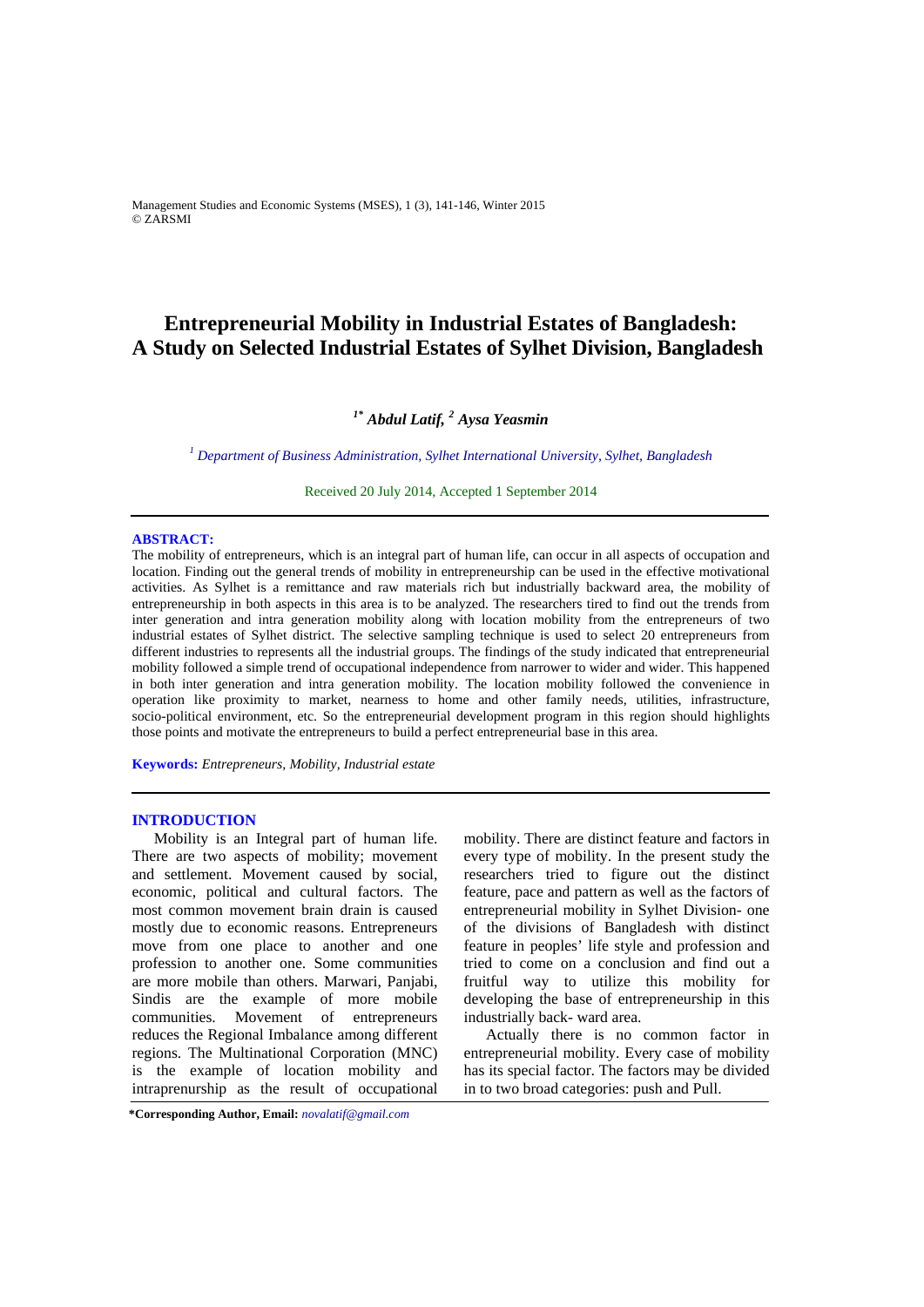**a. Education:** Education enlarges the thinking and understanding of individual entrepreneurs. An educated entrepreneur can comprehend more easily, clearly and in better way. They can adjust themselves with in the inevitable changes in the environment and can communicate and discuss every matter in better way than an uneducated entrepreneur. As mobility requires better communication, comprehension, adjusting skill, so the educated entrepreneurs are more mobile and it is supported by empirical evidence (Sharma, 1980)

**b. Experiences:** More experience of entrepreneurs increase the propensity of mobility among entrepreneurs. The entrepreneurs with more experience can use the SWOT analysis more effectively. They can exploit the opportunity and protect their enterprise from alarming threats, analyze the strength and weakness in better way. The technical experience of entrepreneurs help them more in their mobility as it is the distinctive competency.

**c. Availability of Facilities:** Enterprise is a system of various stages. Every stage needs inputs, facilities and techniques. Without required facilities the system cannot work. Therefore, entrepreneurs are to move from one place to another for better facilities. This is the push factor of mobility. Better transportation, network, and utilities like gas, water, electricity and availability of inputs bound the entrepreneurs to move. Proximity to agencies of enterprise like the suppliers and distributors make the entrepreneurs to move also.

**d. Political Conditions:** In developing countries there is more or less unrest in every country. Furthermore there is also frequent change in policies that bound the entrepreneurs to move. Sometimes the present location will not be suitable for operation and sometimes the other places become more attractive due to political environment that compel the entrepreneurs to move. After Liberation the Pakistani entrepreneurs had to leave the country. Recently the management group of Hotel Sheraton left the country for less attractive business in Bangladesh.

**e. Size of the Business:** The size of the business is another compelling factor of entrepreneurs' mobility. Some big firms start their operation from the inception. Some concentrate on a place in economy of the scale by trying to dominate the market, and after achieving an expected market share they search opportunity in other places and mobility held.

# **Occupational Mobility**

Occupational mobility refers to changes in the profession due to both push and pulls factors. The pull factors compel the entrepreneurs to change their profession while push factors makes entrepreneurs change their occupation for better benefits. The researchers highlight two aspects of occupational mobility; intergeneration mobility and intra-generation mobility. The changes of occupation from the fathers' occupation are called inter-generation mobility and changes of profession from entrepreneurs' own occupation is intrageneration mobility.

Another aspect of occupational mobility is the horizontal and vertical mobility. The horizontal mobility refers to the changes of occupation in the equal rank and the vertical mobility in unequal rank. This classification is oriented to mainly professional persons. The factors of occupational mobility includes: freedom of choice, motivation of entrepreneurs, efforts of entrepreneurs, availability of opportunity, threats, family or caste, required technical skill, etc.

In the present research occupations are broadly classified as farming, profession, business and industry. It is found that farming is the primary occupation. The general trend of intra-generation occupational mobility is from profession-the secondary profession- to industry. It is also found that business community dominates the entrepreneurship. But technicians, lawyers, business executives, government servants are doing the mobility to entrepreneurship as well. Better education and technical knowledge facilitates the entrepreneurial mobility (Sadhak, 1989). The rigidity of caste system and its obligations is eased by political, social and economic changes held in the social structure that helped the mobility (Medhora, 1965).

# **Location Mobility**

Early theories of location mobility highlighted the adjustment between location and proximity to inputs and outputs. The selection of location generally considered the proximity to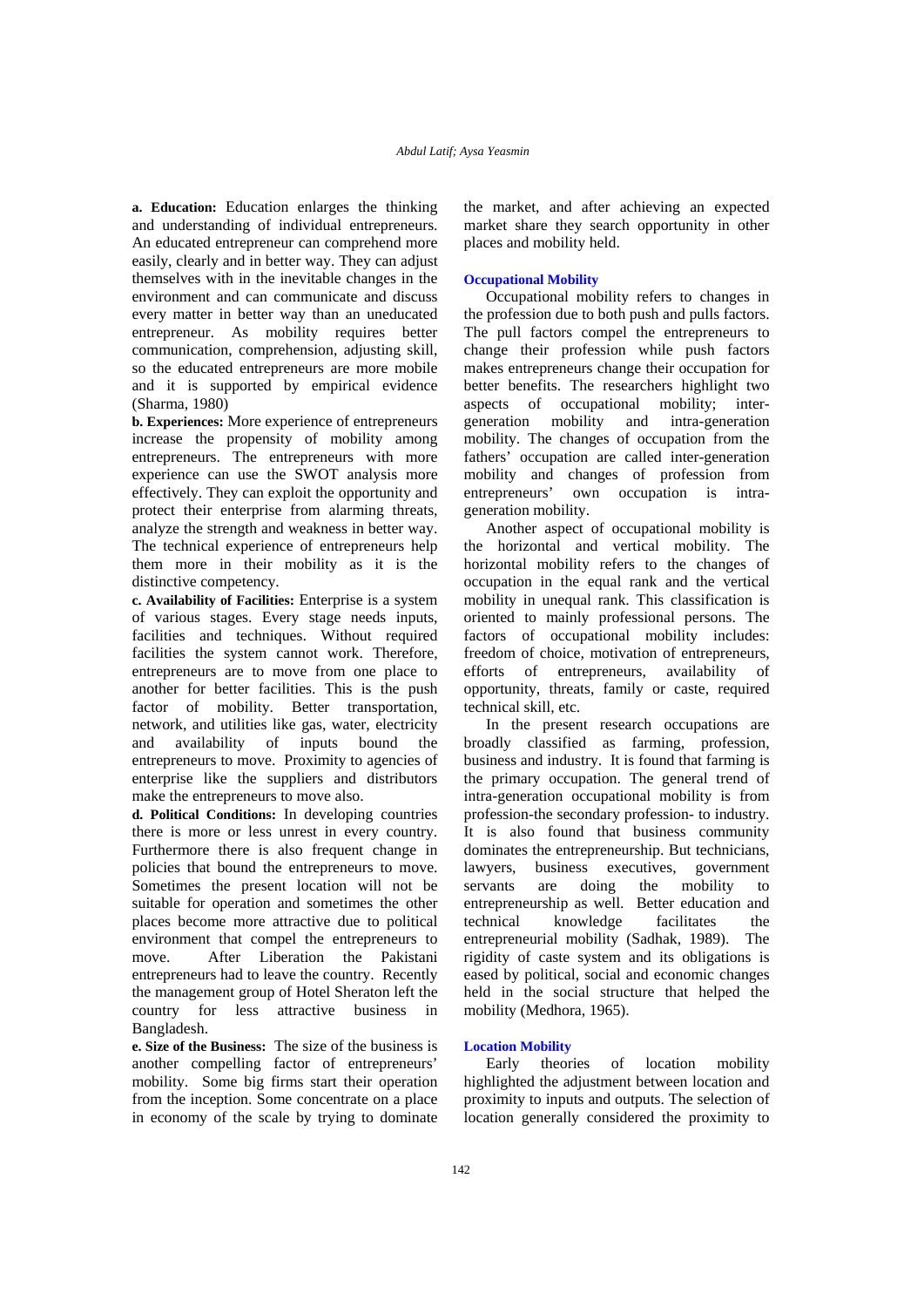natural resources as raw materials and customers. But the modern theories emphasize on availability of natural resource for choosing the location is declined. Many industrial units are established in the natural resources poor area but it puts greater emphasize on industrial map (Papola and Tiwari, 1981), the location mobility does not effected by any single factor rather it depends on many factors. There is the significance of the study of the factors and their magnitude of effect in location mobility. All entrepreneurs are not mobile. Some are more mobile than others. The mobility depends on availability of raw materials, infrastructure and labor, proximity to raw materials, labors, and others inputs, knowledge and experience of the entrepreneurs, and the socio-political situation of the region.

At the initial stage on industrialization, the network of business elements, the supporting services are highlighted. The resource-poor enterprises tend to be near the places of the factors. The expansion of capital, string network, support services, experiences, and information flow make entrepreneurs mobile from local area to metropolitan. The highly resourceful MNC and outflows of fund from NRB are the candidates of entrepreneurial mobility. The factors considered in selecting units are homeland of entrepreneurs, the given Incentive in establishing industrial unit in specific place, proximity to labor, market and raw materials, the right infrastructure, etc. The incentives in term of fiscal concession cannot compensate the lack of required infrastructure (Papola and Tiwari, 1981). Similarly availability of raw materials, labor and cheap land cannot make the entrepreneurs mobile. The dearth of skilled labor for some industries is highly considered factor in location mobility. In Bangladesh, after 41 years of independence there is visual imbalance between different regions. Some areas are more developed while others have remained unchanged. The only way of developing the backward areas is industrialization. But the lack of entrepreneurship in those regions does not lead to the expected result. The mobile entrepreneurs can solve the problem. They are considered as the initiator of industrialization of these backward areas as well as being the pace setters of industrialization.

**Objective of the Study:** The study is to find out the effective ways to motivate prospective entrepreneurs through analyzing the factors of entrepreneurial mobility in regard to occupation and location. The researchers set their objectives as follows:

1. To find out the factors of occupational mobility of the entrepreneurs.

2. To find out causes of changing the location of their entrepreneurs.

3. To recommend the proven factors from mobility of industrialists to motivate the prospective entrepreneurs.

### **RESEARCH METHOD**

**Selection of Sample:** There are five industrial estates in Sylhet division. Among them two estates namely Gutatiker and Khadimnager have been selected for the study purpose. Twenty industrial units have been selected conveniently for the research. Among twenty units thirteen units have been selected from Khadimnager and seven from Gutatiker estates. Among the industrial units six are from food processing, three from paper printing and engineering, two from textile and chemical, one from ceramic and three from other industry.

**Collection of Data and Analysis:** Both primary and secondary data have been used in the study. Primary data have been collected from field survey using a structured questionnaire. The secondary data have been collected from some published books and articles. The collected data have been analyzed using simple statistical tools and tables.

**Findings and Analysis:** Different factors are used to choose an occupation. Similarly different factors are to be considered in changing an occupation. The changing of occupation to more risky occupation, entrepreneurship is a major decision for every human career. The different factors may be used for such changes. As this is the most risky occupation, so the percentage of people come in this profession is insignificant. But it is important to know the trend of changes of occupation to entrepreneurship from other occupations. The table 1 shows the entrepreneurs' immediate past occupational background to get the insights.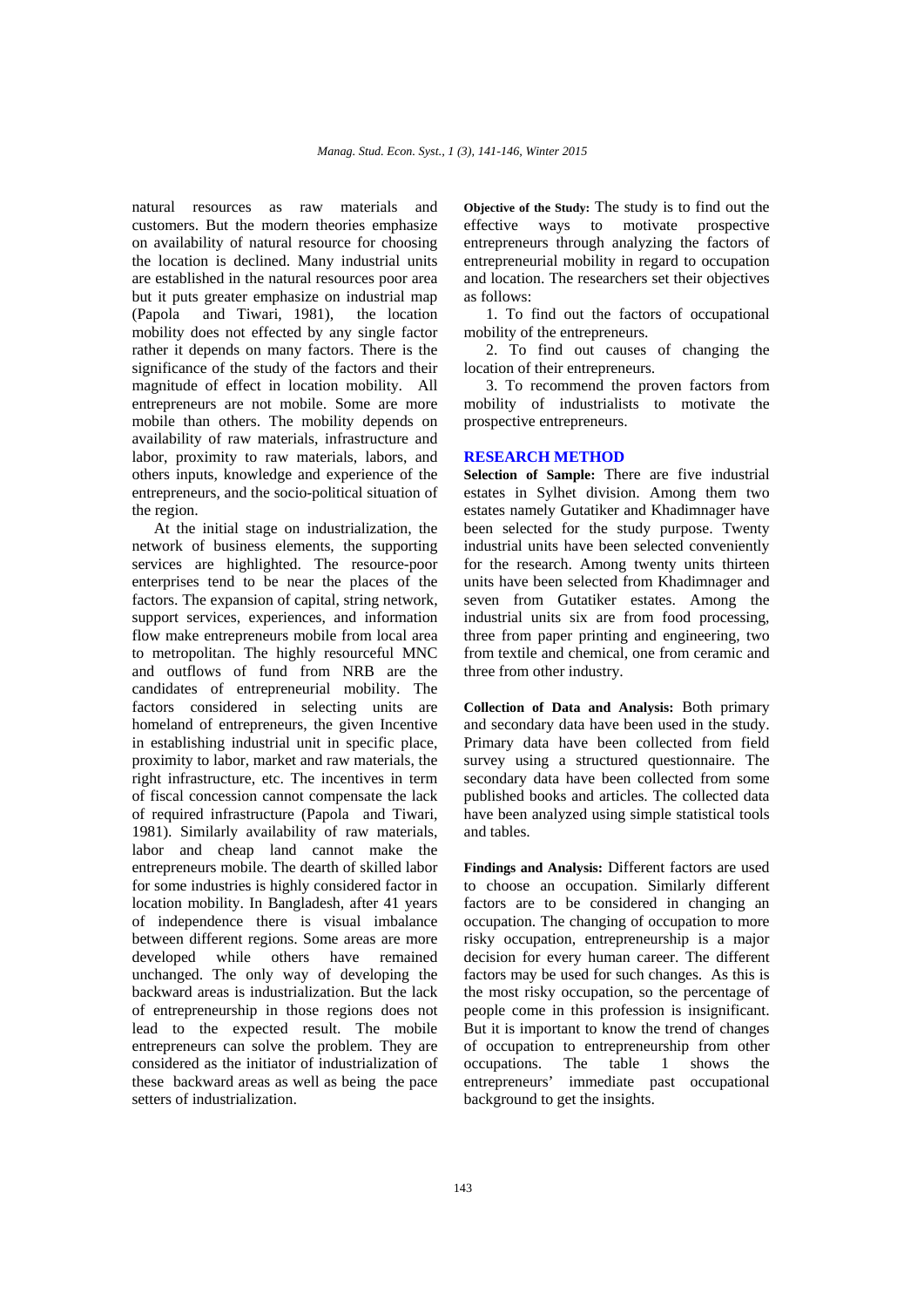With the popular belief held that entrepreneurs are drawn mostly from the merchant classes, table 1 shows merchant group as the single largest group (55%) and blue color worker and agriculturist are second (15%). The white color workers are not far behind (10%) and the unemployed lies far more behind (5%).

# **Occupation of Entrepreneurs' Father and Grandfather**

Occupational mobility among agricultural families is more diversifying compared to non agricultural families as it can be seen from table 2, where the entrepreneurs' father's occupation and also of their grandfathers' are given. The tendency of sons of cultivators becoming cultivators is marked low. In contrast, it is high among the merchants' families. Such a tendency is found to be much more among white collar workmen.

It is also found that the proportion of manufactures' son turning manufacturers is very significant. Out of the two entrepreneurs whose father was manufacturers, both followed the occupation of the father straight away. The mobility from farmer to white color employees to manufacturer is also significant along with blue color to white color to entrepreneurs, business to business to entrepreneurs and business to industry to industry. The 50% of mentioned mobility (1 to 1) is found in farming to farming to industry, farming to industry to industry, landlord to business, landlord to industry, white color employee to white color employee to industry, white color to business to industry, blue color to business to industry. It is also apparent that the mobility follows the flows of attachment to industry. We can also assume that the occupational flows might be happened farming to white color to business to industry. The majority of the flows follow that flow. There are no backward move like farming to blue color, landlord to blue color, landlord to white color, white color to blue color, business to blue, white, or farming and industry to blue, white color, or farming. That is the flow of independent thinking happens in the occupational mobility.

**Location Mobility:** Entrepreneurs move from location to location for better experience. Several factors influence their location mobility. To get the insights from entrepreneurs' location mobility, it is important to study the factors of their location mobility.

From this table 3, it is apparent that proximity to market is the most important reason for location mobility of the entrepreneurs. It is ranked highest with a proportion of 0.26. In the food processing industry, the comparatively affluent people of Sylhet has a better consumption rate than other districts. So the entrepreneurs of Chittagong came here to get those consumers in their touch. Modhuban, Bonoful, Fulkoli, Pran and other established entrepreneurs of Chittagong and Dhaka came here to do the business. The only pharmaceutical Silco Pharmaceutical started their operation with many doctors as their partner of other districts to do the business targeted the patients of that region who are more health conscious, so the drug consumption rate is also higher. The laundry soap making production units also targeted the people of that region. The tire retreading production unit's targeted customers are the owners of automobiles of that region. The printing and packaging companies' targeted customers are the food and chemical and other industries of that region. A major portion of foam industries' customers are residing at the Sylhet region. The nail industries targeted the customers of that area. The need of family is the second important factor for entrepreneurial mobility. As the overall socio-economic condition of Sylhet division is comparatively better, many parents select the educational institutions for their kids' education. Similarly many doctors and lawyers of other districts are practicing here for better prospects. The other family members of the students, teachers, doctors, lawyers and other professionals selected that place as their residing place, so naturally they select that place for their enterprises.

The available utilities are considered as third important factor for entrepreneurs' location mobility. The electricity, gas, water connection in that division is less hazardous in that division. Specially, the gas connection that is not available in many parts of the country is available here. The industry which mostly depends on gas selected that area for their enterprise. The food processing industry, the chemical industry and the ceramic industry give the highest importance to that factor as they consume more gas for its cheaper rate for their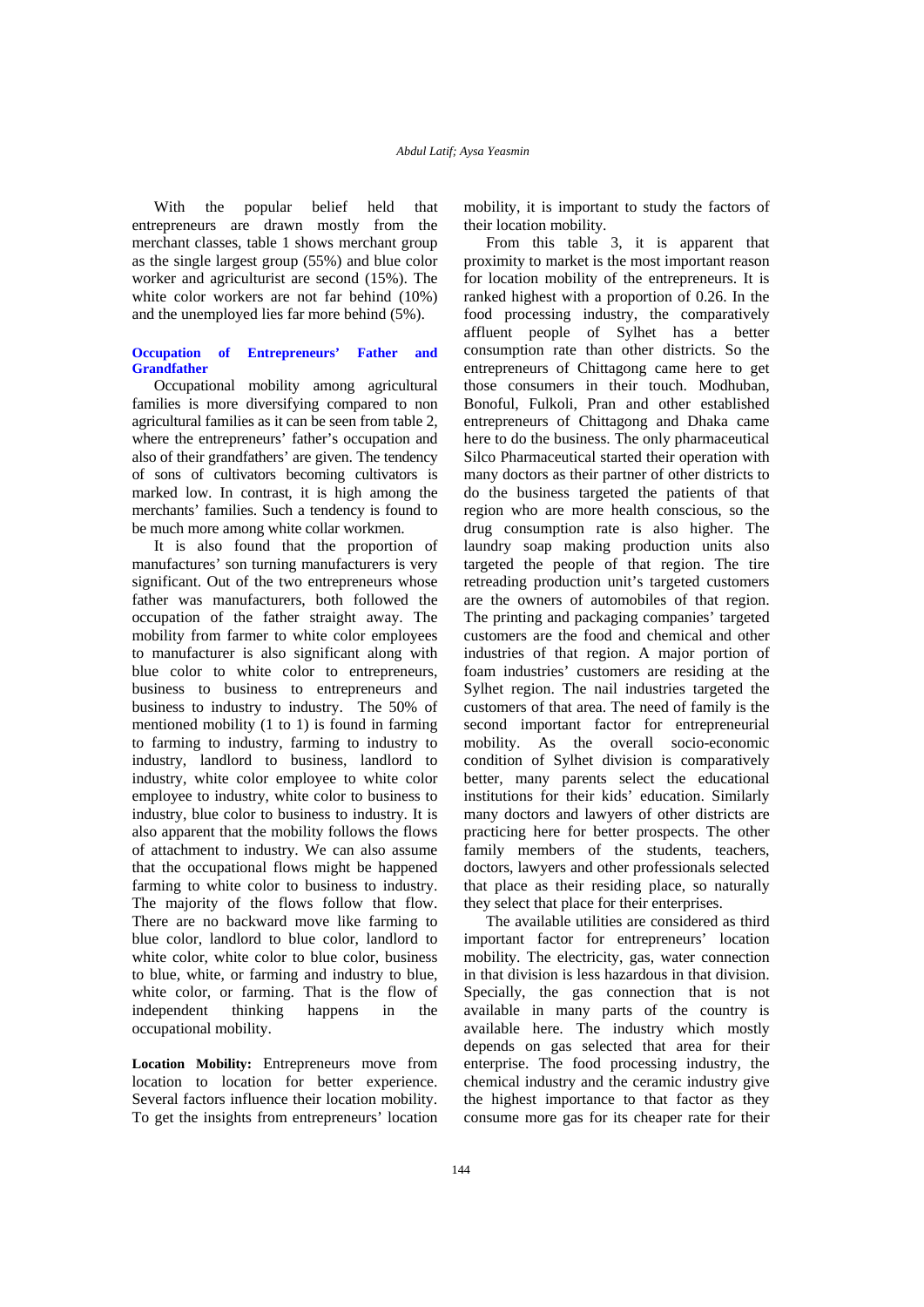outputs. The socio political factor and infrastructure are considered by the entrepreneurs as the fourth and fifth factor of importance for their location mobility. No industrial units considered the availability of raw materials, labor and incentives as their reason for mobility.

# **RESULTS AND DISCUSSION**

 From the findings of the study it can be concluded that the inter generation mobility of entrepreneurship follows the flows in independence in occupation. That is, it is more usual to change the occupation to industry from business or farming. The changing of occupation from white color employee to industry is due to expertise and experience in specific industry (table 1). The intra generation occupational mobility follows the same flow and it is more frequent in the case of business to entrepreneurship, than farming or white color employee to entrepreneurship (table 2). So the entrepreneurship development programs should be oriented to those classes for effective result. Though the unemployed persons' mobility to industrialist is not so frequent because of uncertainty and risk in entrepreneurship, this class can be targeted to increase the entrepreneurial base in the country. If the proper encouragement can be given to them by training or other means, it can increase the motivation that ultimately increases the entrepreneurial bases.

#### **Table 1: Entrepreneurs' immediate occupational background**

| <b>Occupation</b>       | <b>No. Of Entrepreneurs</b> | <b>Percent</b> |
|-------------------------|-----------------------------|----------------|
| 1. Agriculturist        | 3                           | 15             |
| 2. Merchants            | 11                          | 55             |
| 3. White color employee | 3                           | 10             |
| 4. Blue color employee  |                             | 15             |
| 5. Unemployed           | $\mathcal{D}_{\mathcal{A}}$ | 5              |
| Total                   | 20                          | 100            |

(Source: Field Survey conducted on Sep. 2011-Nov. 2011)

### **Table 2: Occupation of entrepreneurs and his father**

|                                        | <b>Grandfathers' occupation</b> |              |                            |                           |                 |                | <b>Total</b>      |          |
|----------------------------------------|---------------------------------|--------------|----------------------------|---------------------------|-----------------|----------------|-------------------|----------|
| <b>Fathers' Occupation</b>             | Farming                         | Landlord     | White<br>Color<br>employee | Blue<br>Color<br>Employee | <b>Business</b> | Industry       | $Un-$<br>employed |          |
| 1.Farming                              | 1                               |              |                            |                           |                 |                |                   | 1        |
| 2.Landlord                             |                                 |              |                            |                           |                 |                |                   |          |
| 3. White color employee                | $\overline{2}$                  |              | $\mathbf{1}$               | $\mathbf{1}$              |                 |                |                   | 4        |
| 4. Blue color employee                 |                                 |              |                            | п                         |                 |                |                   | п        |
| 5. Business                            | $\overline{2}$                  | $\mathbf{1}$ | $\mathbf{1}$               | $\mathbf{1}$              | $\overline{c}$  |                | 1                 | 8        |
| 6.Industry                             | $\mathbf{1}$                    | $\mathbf{1}$ |                            |                           | $\overline{2}$  | $\overline{2}$ |                   | 6        |
| 7. Unemplyed<br>(Unpaid family worker) |                                 |              |                            |                           |                 |                |                   | $\Omega$ |
| Total                                  | 6                               | 2            | $\overline{2}$             | 3                         | $\overline{4}$  | $\overline{2}$ | $\mathbf{1}$      | 20       |
| Percent                                | 25                              | 15           | 10                         | 20                        | 15              | 10             | 5                 | 100      |

(Source: Field Survey conducted on Sep. 2011-Nov. 2011)